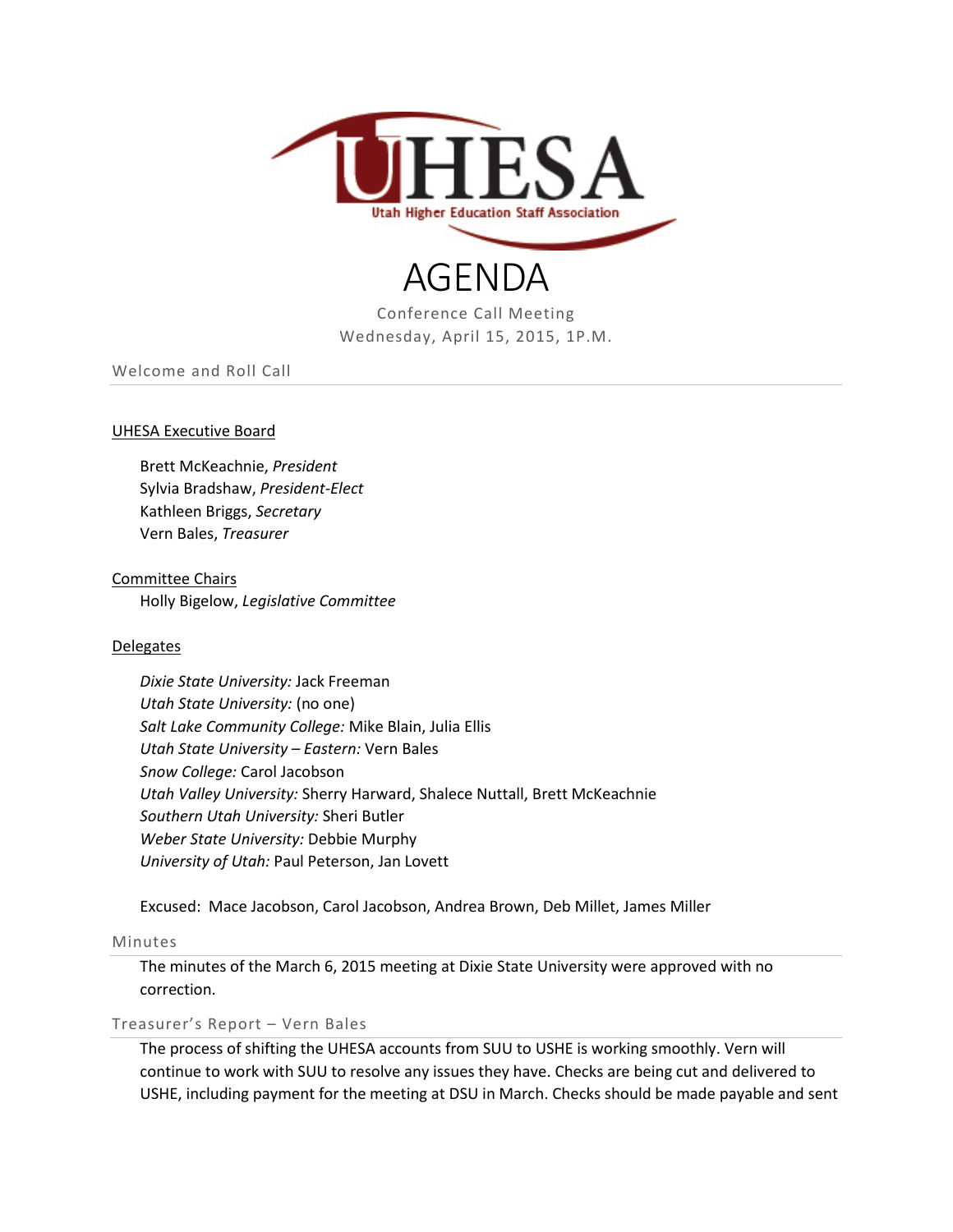to USHE, although any reimbursement requests should be sent to Vern. Questions specific to various institutions were asked and answered. Brett mentioned that James had questions, but he and Vern will work together to answer them.

#### Legislative Committee Report – Holly Bigelow

In a recap of the recent legislative session, Holly said the biggest frustration was that while public employees were given 3% compensation increase, higher education was given only 2% because we have the revenue opportunity to raise tuition. First, this is frustrating because it means that the State Legislature continues to think it is a good idea to put a portion of the burden of balancing the state budget on the backs of students in the form of tuition increases, and for the most part students are the part of the population that can least afford helping the State to balance the budget. Second, as Brett pointed out, this is difficult because the Board of Regents determines tuition increases before the State Legislature has decided how much to fund employee compensation increases. Of course, it is still good that the State Legislature gave us something. Public Ed proved this year that the State does not react positively if they think that we are not grateful for what we are receiving and think that we are regularly asking for too much. When asked, Weber and the U of U reported getting 2%. It will be useful to know what most of our Universities and Colleges get this year so we can report that back to the State Legislature next year.

If we want to have more impact with the State Legislature all staff, students, and faculty should get more involved in the political process. The best way to have an impact is to either run for office, (which is a huge commitment), or at least for our supporters to become delegates in the local parties. Delegates elect the candidates who represent each party in the elections and have a huge voice in State politics. Holly is willing to facilitate training to any group (students, staff, general public, etc.) if they are willing to become involved; however, in the past few people have demonstrated a willingness to become politically involved. Also, because each year there are new people on the UHESA board, the training we get and pass along to our institutions is not repetitive. Anyone can, and is encouraged to, become a delegate if possible. Delegates are elected in even years for 2 year terms, which means that new members of the board may come on during "on" or "off" years, so it is extra important that UHESA members realize that they can still be politically active even after they roll of their UHESA assignments. Being a delegate generally is a commitment of three days every other year, (one night for the local caucus for delegate elections, one day for the County Convention, and one day for the State Convention). It is also a good idea to talk to our Legislators two or three times each year to remind them to support Higher Ed, (one of these days can be UHESA Day at the Capitol, and one of these days should be in the summer or early fall before the session starts). This may sound like a large commitment, but it is not as intimidating as it sounds.

Holly thanked everyone for their effort and Brett expressed appreciation on behalf of UHESA to her for all of her work.

#### PR/Media Committee Report

The new site [\(www.uhesa.org\)](http://www.uhesa.org/) is up and running. Please send any suggestions you have to James.

Comparison Point Discussion: Evaluations